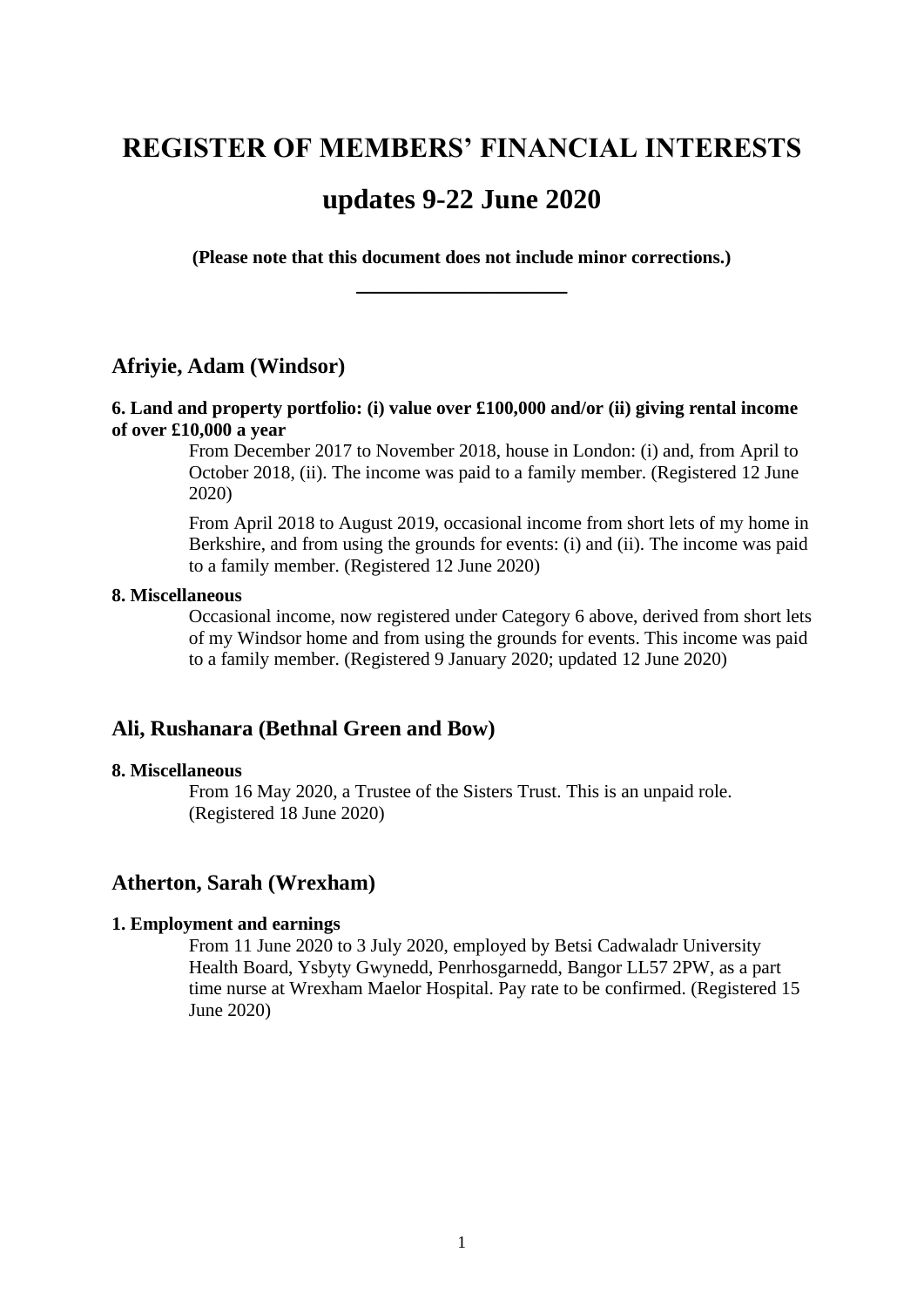# **Bone, Mr Peter (Wellingborough)**

#### **1. Employment and earnings**

8 June 2020, received £250 from Guardian News and Media, Kings Place, 90 York Way, London N1 9GU, for an article published by Guardian News & Media Home on 31 May 2020. Hours: 1 hr. (Registered 15 June 2020)

# **Brady, Sir Graham (Altrincham and Sale West)**

#### **1. Employment and earnings**

From May 2020 I receive £20,800 a year (paid monthly) for my role as Editor of The House Magazine (Dods Parliamentary Services), Level 11, The Shard, 32 London Bridge Rd, London SE1 9SG. Hours: 10 hrs a month. (Updated 31 May 2015, 13 November 2015, 03 July 2017 and 18 June 2020)

Payments from the Nth Degree Club, Wyvols Court, Basingstoke Road, Swallowfield, Reading RG7 1WY, for advising on marketing and communications:

From June 2020 I receive £1,000 a month in respect of approximately 2 hrs work. (Registered 16 June 2020)

16 June 2020, received £750 from Associated Newspapers Limited, Northcliffe House, 2 Derry Street, London W8 5TT, for an article published on 26 April 2020. Hours: 3 hrs. (Registered 18 June 2020)

# **Bridgen, Andrew (North West Leicestershire)**

#### **1. Employment and earnings**

From 6 May 2020 to 5 May 2022, Director of Mere Plantations Ltd of Unit 1 Cherry Tree Farm, Cherry Tree Lane, Rostherne WA14 3RZ; a company which grows teak in Ghana. I will be paid £12,000 a year for an expected monthly commitment of 8 hrs. (Registered 17 June 2020)

## **Burns, Conor (Bournemouth West)**

#### **1. Employment and earnings**

*From 1 February 2019 to 26 July 2019, consultant to The Affordable Housing and Healthcare Group, 170 Charminster Road, Bournemouth BH8 9RLH. I provided advice on providing key worker housing and elderly care provision using underutilised land. I received £12,500 on 12 August 2019 in return for a commitment of 6 hrs a month. This is a late registration to which the rectification procedure was applied on 10 June 2020. Paragraph 15 of chapter 4 of the 2019 Guide to the Rules refers. (Registered 26 February 2020; updated 10 June 2020)*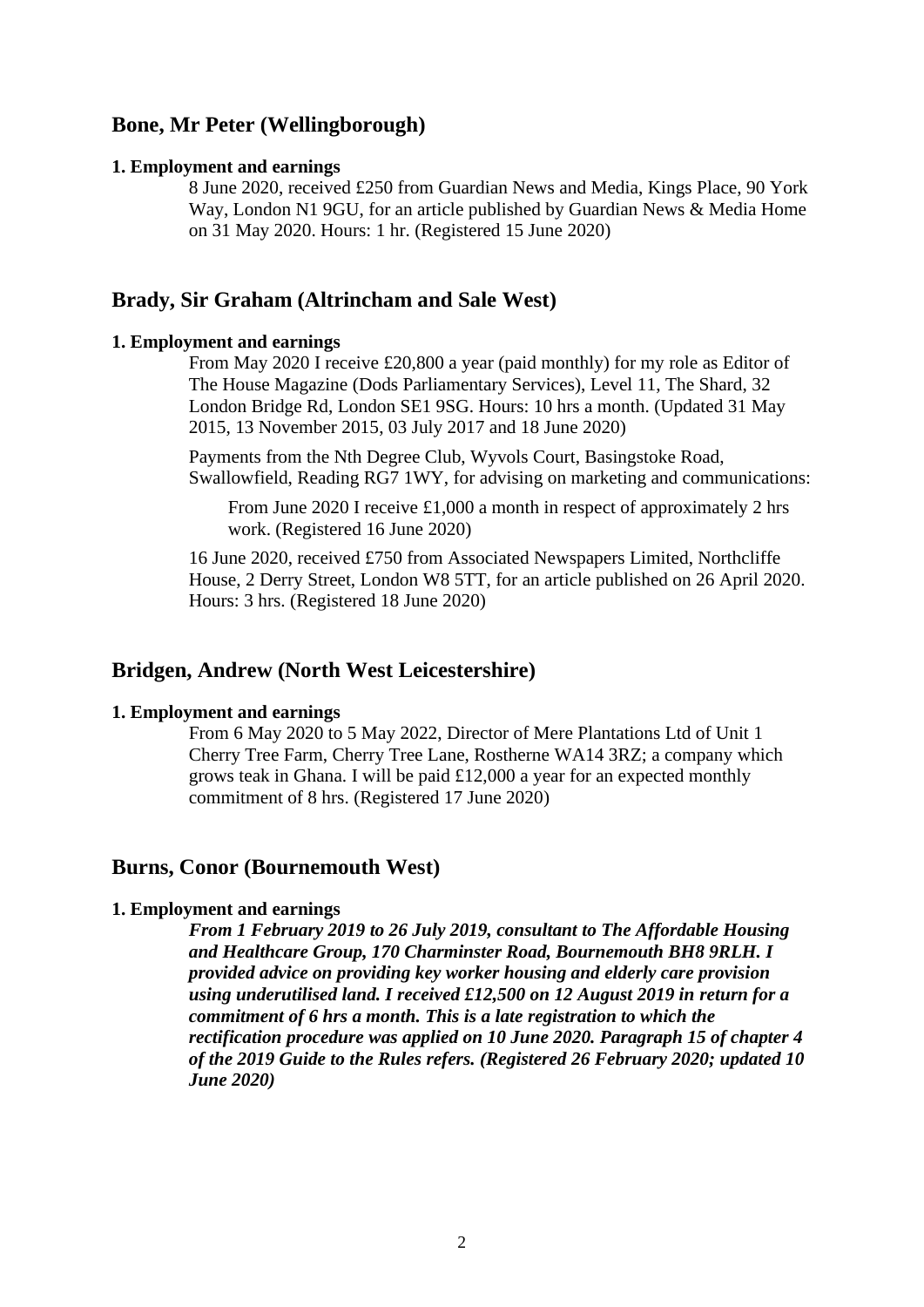# **Davis, Mr David (Haltemprice and Howden)**

#### **1. Employment and earnings**

From 1 January 2019, external advisor to JCB, Rocester ST14 5J. I consulted ACoBA about this appointment. (Registered 10 January 2019)

29 May 2020, received £5,000 plus VAT for May 2020. Hours: 1.6 hrs. (Registered 19 June 2020)

Payments from ANMFS LTD (Mail Group), Northcliffe House, 2 Derry Street, Kensington, London W8 5TT:

12 June 2020, payment of £800 for a joint article published in the Mail on Sunday on 24 May 2020. Hours: 2 hrs. Fee paid directly to charity. (Registered 19 June 2020)

# **Debbonaire, Thangam (Bristol West)**

#### **1. Employment and earnings**

Payments from YouGov, 50 Featherstone Street, London EC1Y 8RT, for completing surveys. All payments are made direct to charity or community organisations. (Updated 13 June 2019)

Payment of £70 expected for a survey completed on 12 June 2020. Hours: 15 mins. (Registered 12 June 2020)

# **Elphicke, Mrs Natalie (Dover)**

#### **8. Miscellaneous**

From 26 May 2020, Chair (unpaid) of the New Homes Quality Board, an industryled initiative to promote a new code for housebuilding standards together with a structure for an independent New Homes Ombudsman. (Registered 22 June 2020)

# **Fysh, Mr Marcus (Yeovil)**

### **8. Miscellaneous**

*Unpaid director of Samfire Proprietary Limited, and of the other companies in the Samfire Proprietary group: Alibante Developments Limited, Makoonor Holdings Limited and West Sea Investments Limited. All these are investment companies. (Registered 19 June 2020) This is a late entry which was the subject of a Report, published on 18 June 2020, by the Select Committee on Standards.*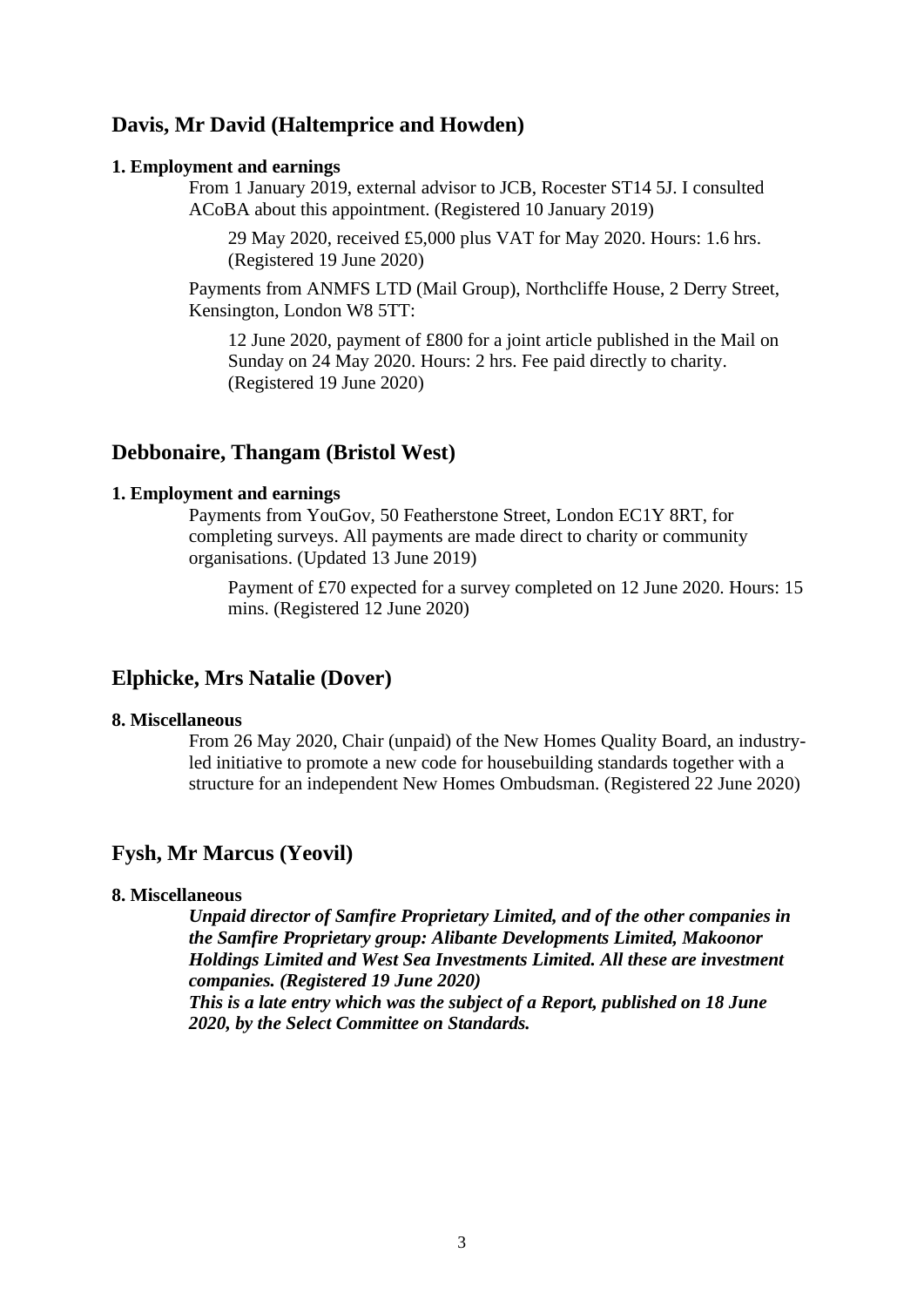# **Ghani, Ms Nusrat (Wealden)**

#### **1. Employment and earnings**

2 June 2020, received £150 from the Telegraph Media Group ltd, 111 Buckingham Palace Road, London SW1W 0DT, for a published article. Hours: 1 hr. (Registered 09 June 2020)

# **Gill, Preet Kaur (Birmingham, Edgbaston)**

#### **8. Miscellaneous**

From 1 February 2018, Member of the Greater Birmingham Chambers of Commerce Executive Committee. This is an unpaid role. (Registered 09 June 2020)

### **Henderson, Gordon (Sittingbourne and Sheppey)**

#### **8. Miscellaneous**

Director of Halfway Conservative Investments Ltd. (Registered 21 June 2018; updated 22 June 2020)

From 22 March 2017, Director and Chairman of the Sheppey Natural Burial Ground Ltd, which is part owned by Halfway Conservative Investments Ltd. (Registered 21 June 2018; updated 22 June 2020)

# **Higginbotham, Antony (Burnley)**

#### **1. Employment and earnings**

Payments from RBS, 36 St Andrew Square, Edinburgh EH2 2YB, for services as Regulatory Affairs Manager:

18 June 2020, received £2,029.76 as second and final deferred payment of discretionary bonus for 2019. Hours: none since my election. (Registered 22 June 2020)

### **Hodge, Dame Margaret (Barking)**

#### **2. (b) Any other support not included in Category 2(a)**

Name of donor: Chartered Institute of Public Finance and Accountancy Address of donor: 77 Mansell Street, London, E1 8AN Amount of donation, or nature and value if donation in kind: secretariat, research and communications services provided for the Cross Party Group on Responsible Tax, of which I am the Chair. These services are provided by King's College London at a value of £10,000 between 10 July 2019 and 9 July 2020. Date received: 10 July 2019 to 9 July 2020 Date accepted: 10 July 2019 Donor status: charity and industry body (Registered 11 June 2020)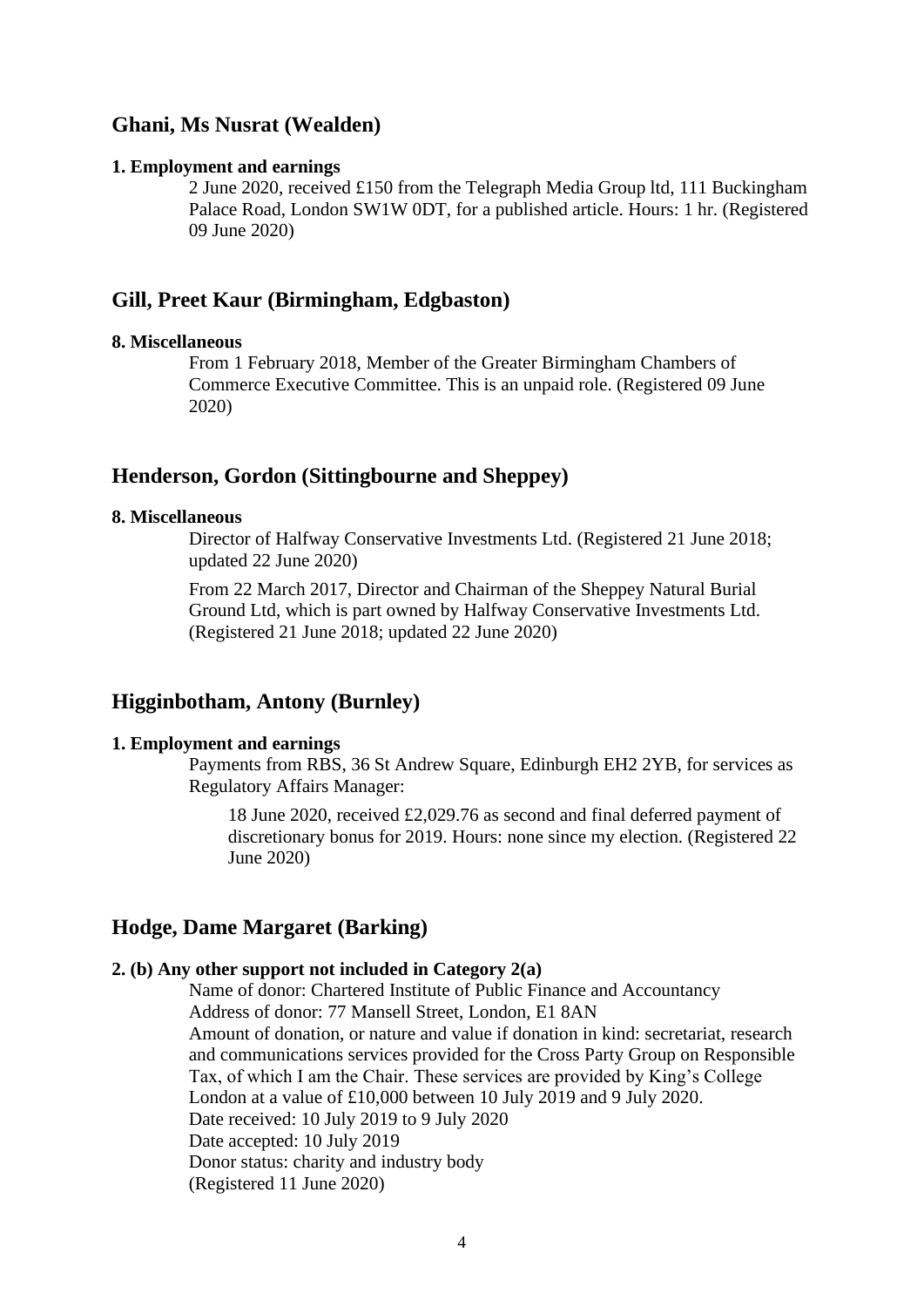# **Hollobone, Mr Philip (Kettering)**

#### **1. Employment and earnings**

Councillor, Kettering Borough Council, Municipal Offices, Bowling Green Road, Kettering, NN15 7QX. From April 2017 until May 2021, I receive a gross monthly payment of £449.50 for my role as councillor. This is a standard allowance unrelated to hours worked. My expected commitment is between 8 and 15 hours a month. (Updated 22 July 2015, 29 June 2017 and 10 June 2020)

#### **8. Miscellaneous**

From 4 June 2020 until May 2021, through my role as a Councillor, I am a Member of the North Northamptonshire Shadow Authority. This is an unpaid role. (Registered 10 June 2020)

# **Jayawardena, Mr Ranil (North East Hampshire)**

#### **1. Employment and earnings**

Fees paid to Ringshall Ltd following the completion of opinion surveys for ComRes Global, 4 Millbank, London SW1P 3JA. Unless otherwise stated, all payments used to help meet the costs of my office and to support my work as a Member of Parliament:

4 March 2020, payment of £75 for a survey in January 2020. Hours: 20 mins. (Registered 10 June 2020)

11 May 2020, payment of £75 for a survey in February 2020. Hours: 20 mins. (Registered 10 June 2020)

20 May 2020, payment of £75 for a survey in March 2020. Hours: 20 mins. (Registered 10 June 2020)

9 June 2020, payment of £75 for a survey in April 2020. Hours: 20 mins. (Registered 10 June 2020)

9 June 2020, payment of £50 for a survey in January 2020. Hours: 10 mins. (Registered 10 June 2020)

# **Jenkin, Sir Bernard (Harwich and North Essex)**

### **1. Employment and earnings**

Payments from Aros Corporation Limited, 112 Eversleigh Road, London SW11 5XB, (formerly Envoy Media, 11 Grosvenor Crescent, London SW1X 7EE), for regular column in Diplomat Magazine. Two hours work per month:

Payment of £325 expected for an article written on 20 June 2020. Hours: 2 hrs. (Registered 22 June 2020)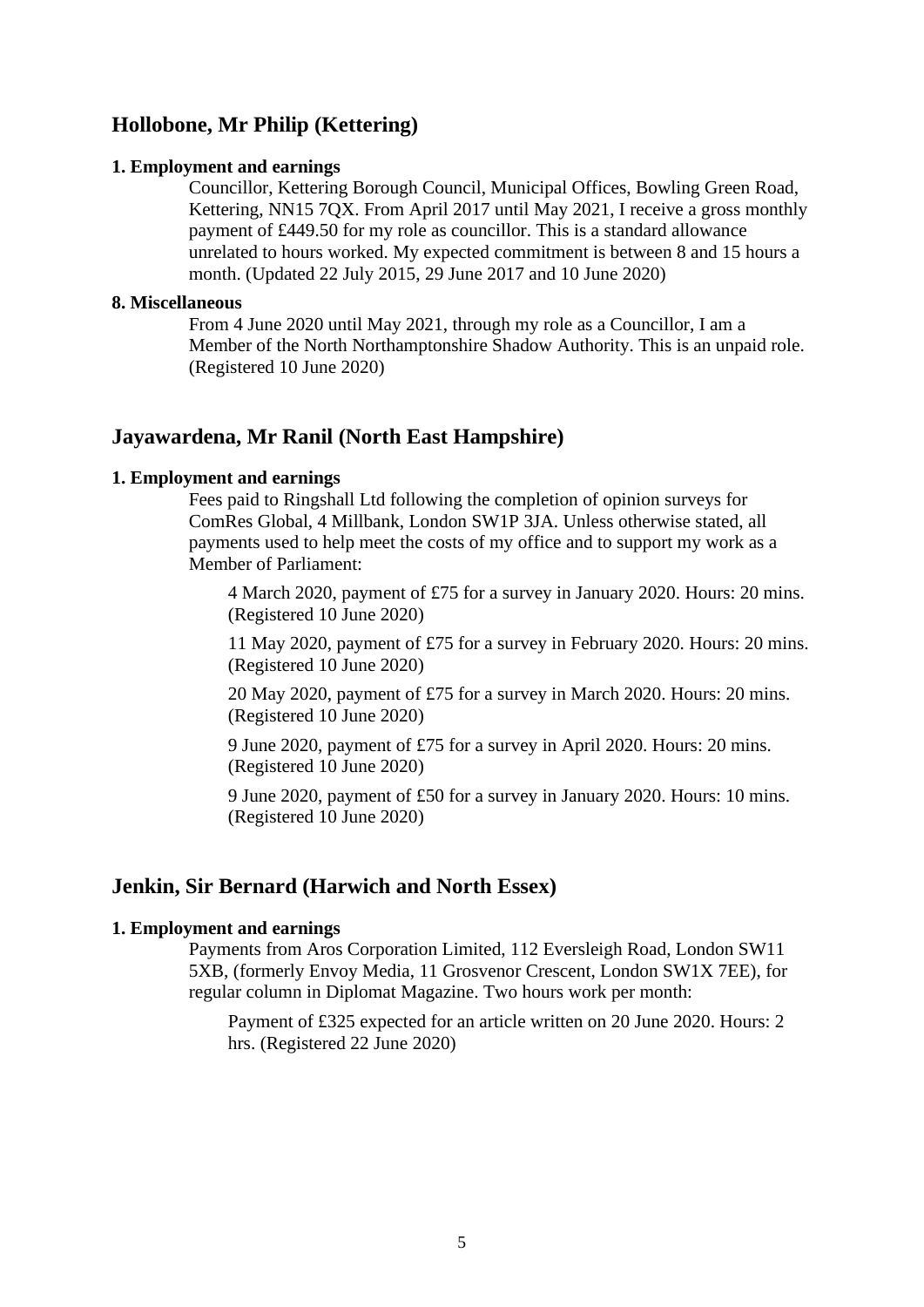# **Knight, Julian (Solihull)**

#### **1. Employment and earnings**

Payments from YouGov, 50 Featherstone Street, London EC1Y 8RT, for completing surveys:

28 May 2020, received £70. Hours: 30 mins. (Registered 22 June 2020)

## **Mahmood, Mr Khalid (Birmingham, Perry Barr)**

### **1. Employment and earnings**

From 1 April 2019 until 30 April 2020, a senior fellow at Policy Exchange (think tank), 8-10 Great George Street, Westminster, London SW1P 3AE. I received £2,088 a month for providing advice on advice on extremism, social cohesion and apprenticeships/vocational training. Hours: 15 hrs a month. (Registered 20 April 2020; updated 29 April 2020 and 15 June 2020)

# **O'Brien, Neil (Harborough)**

### **8. Miscellaneous**

From 25 April 2018, a member of the advisory board of Onward, a think tank which aims to produce modernising ideas to address some of the biggest challenges facing the UK. This is an unpaid role. (Registered 16 June 2020)

From 25 April 2020, Secretary and sole Director of China Research Group Ltd (CRG), a company limited by guarantee which considers the longer term challenges associated with the rise of China and its industrial and diplomatic policies. This is an unpaid role. (Registered 16 June 2020)

# **Paterson, Mr Owen (North Shropshire)**

#### **8. Miscellaneous**

From 10 March 2020, unpaid Chairman of the Centre for Brexit Policy, a company limited by guarantee, which is a cross-party political think tank. Between 4 and 9 March 2020, I was an unpaid director. (Registered 30 March 2020; updated 22 June 2020)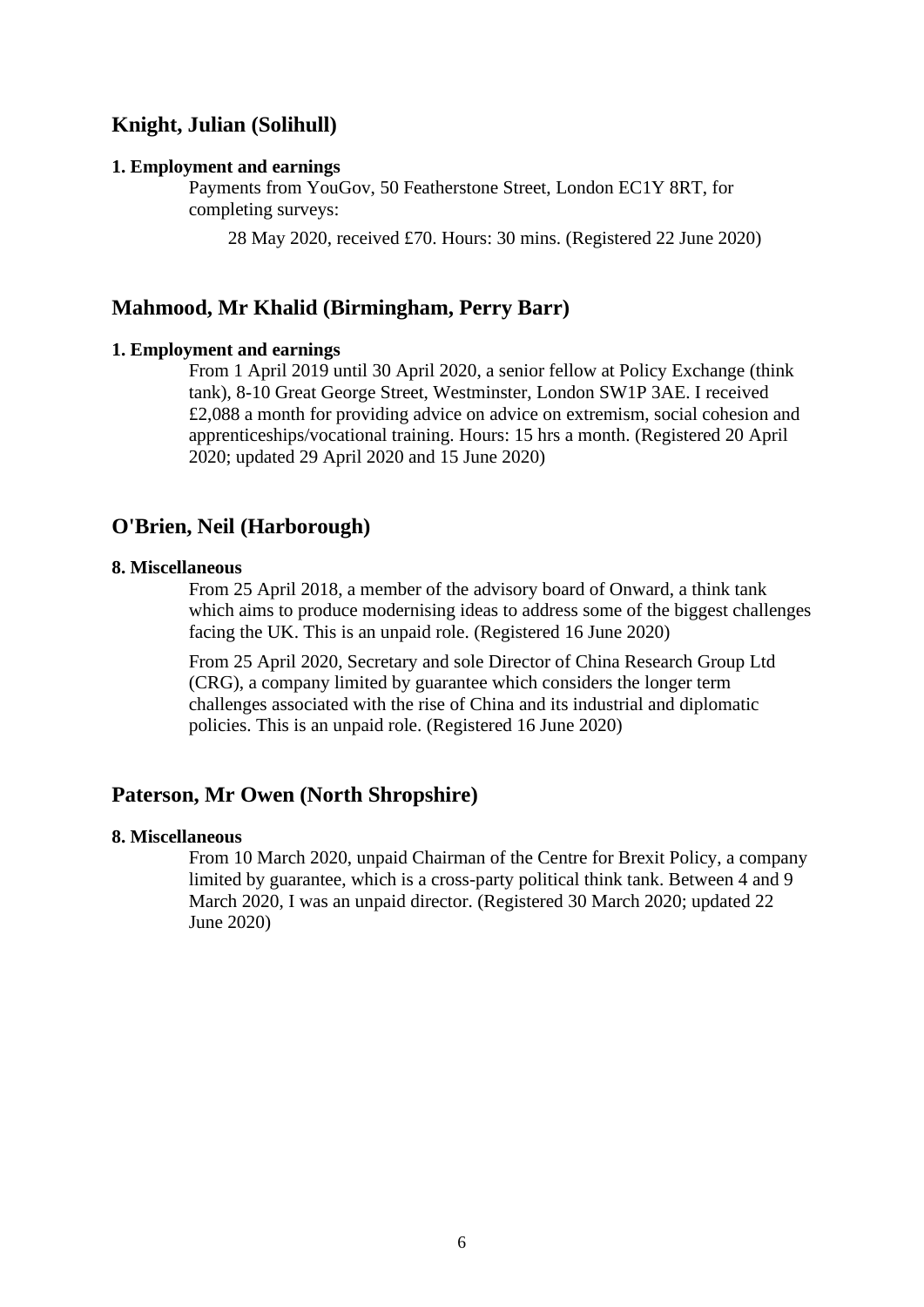# **Reeves, Ellie (Lewisham West and Penge)**

#### **1. Employment and earnings**

Payments from Savanta ComRes, Four Millbank, London SW1P 3JA, for completing surveys:

11 March 2020, received £75 for a survey completed on 14 January 2020. Hours: 30 mins. (Registered 18 June 2020)

31 March 2020, received £75 for a survey completed on 13 February 2020. Hours: 30 mins. (Registered 18 June 2020)

15 May 2020, received £75 for a survey completed on 13 March 2020. Hours: 30 mins. (Registered 18 June 2020)

Payment of £75 expected for a survey completed on 30 April 2020. Hours: 30 mins. (Registered 18 June 2020)

Payment of £75 expected for a survey completed on 11 June 2020. Hours: 30 mins. (Registered 18 June 2020)

Payments from YouGov, 50 Featherstone Street, London EC1Y 8RT, for completing surveys:

Payment of £75 expected for a survey completed on 11 June 2020. Hours: 30 mins. (Registered 18 June 2020)

## **Slaughter, Andy (Hammersmith)**

#### **1. Employment and earnings**

Payments from Ipsos MORI, 3 Thomas More Square, London E1W 1YW, for surveys:

22 May 2020, payment of £200 for a survey to be undertaken in July 2020. Hours: 1 hr. (Registered 19 June 2020)

### **Smith, Chloe (Norwich North)**

#### **8. Miscellaneous**

From 24 February 2020, a member of the Norwich Towns Deal Board. This is an unpaid role. (Registered 17 June 2020)

## **Timpson, Edward (Eddisbury)**

#### **8. Miscellaneous**

From 13 June 2020, a trustee of Uppingham School, a registered charity. This is an unpaid role. (Registered 15 June 2020)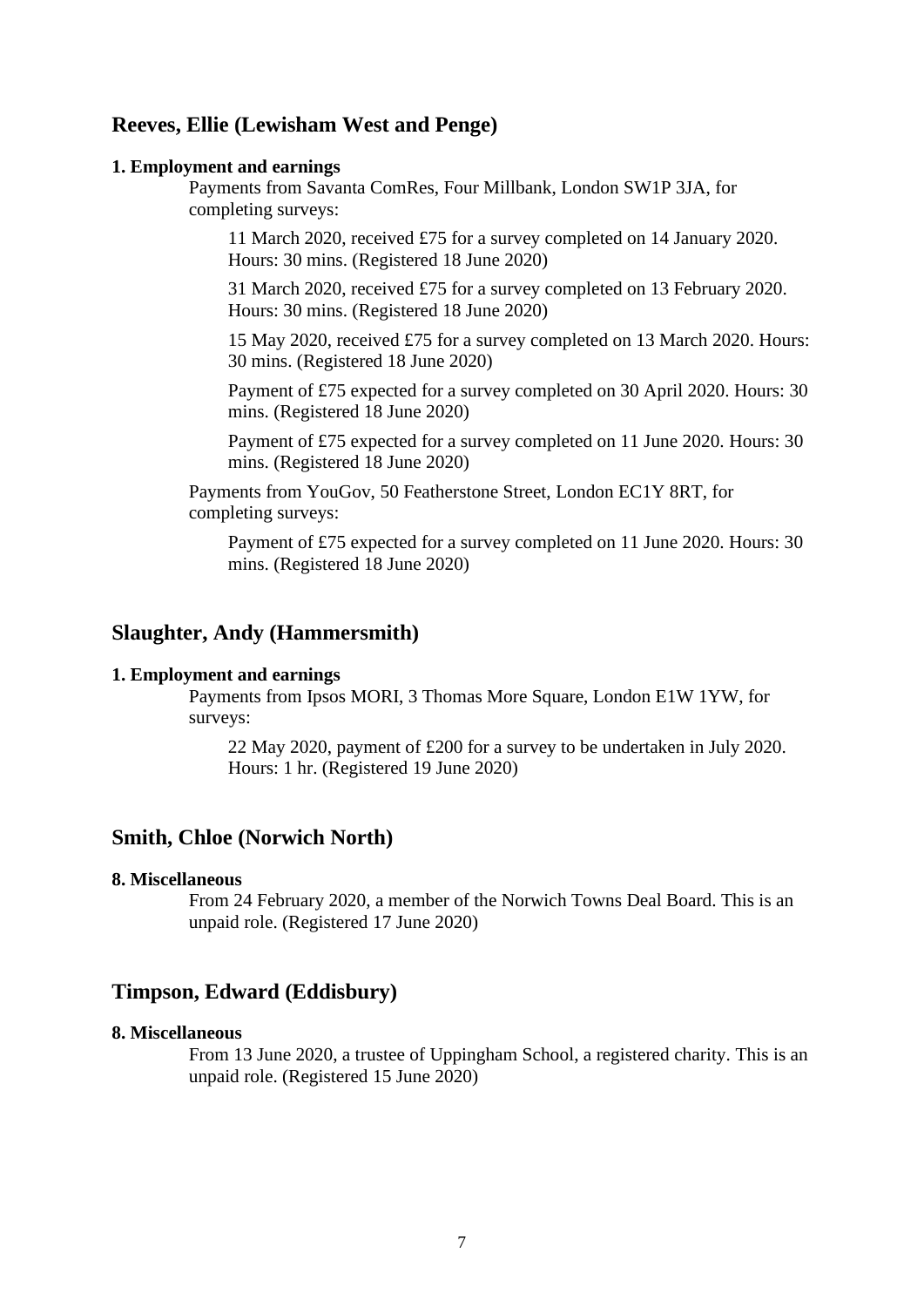# **Tugendhat, Tom (Tonbridge and Malling)**

#### **1. Employment and earnings**

Payments from the Daily Telegraph, 111 Buckingham Palace Road, London SW1W 0DT:

15 June 2020, received £200 for an article published on 31 May 2020. Hours: 1 hr. (Registered 15 June 2020)

### **2. (b) Any other support not included in Category 2(a)**

Name of donor: David John Coldman Address of donor: private Amount of donation or nature and value if donation in kind: £20,000 Date received: 15 June 2020 Date accepted: 15 June 2020 Donor status: individual (Registered 15 June 2020)

# **Vickers, Matt (Stockton South)**

#### **1. Employment and earnings**

From 30 April 2020 until further notice, I receive allowances of £465 per month from Stockton Borough Council, Municipal Buildings, Church Rd, Stockton TS18 1LD, for duties as a councillor. Hours: 20 hrs a week. (Registered 11 January 2020; updated 22 June 2020)

### **2. (b) Any other support not included in Category 2(a)**

Name of donor: Stalbury Trustees Address of donor: 31 Hill Street, London W1J 4LS Amount of donation or nature and value if donation in kind: £5,000 Date received: 8 June 2020 Date accepted: 8 June 2020 Donor status: company, registration 01430799 (Registered 22 June 2020)

### **Villiers, Theresa (Chipping Barnet)**

# **1. Employment and earnings**

21 May 2020, received £500 from Associated Newspapers Ltd (ANMFS Ltd), Northcliffe House, 2 Derry Street, London W8 5TT, for an article in the Mail on Sunday. Hours: approx. 3 hrs. (Registered 22 June 2020)